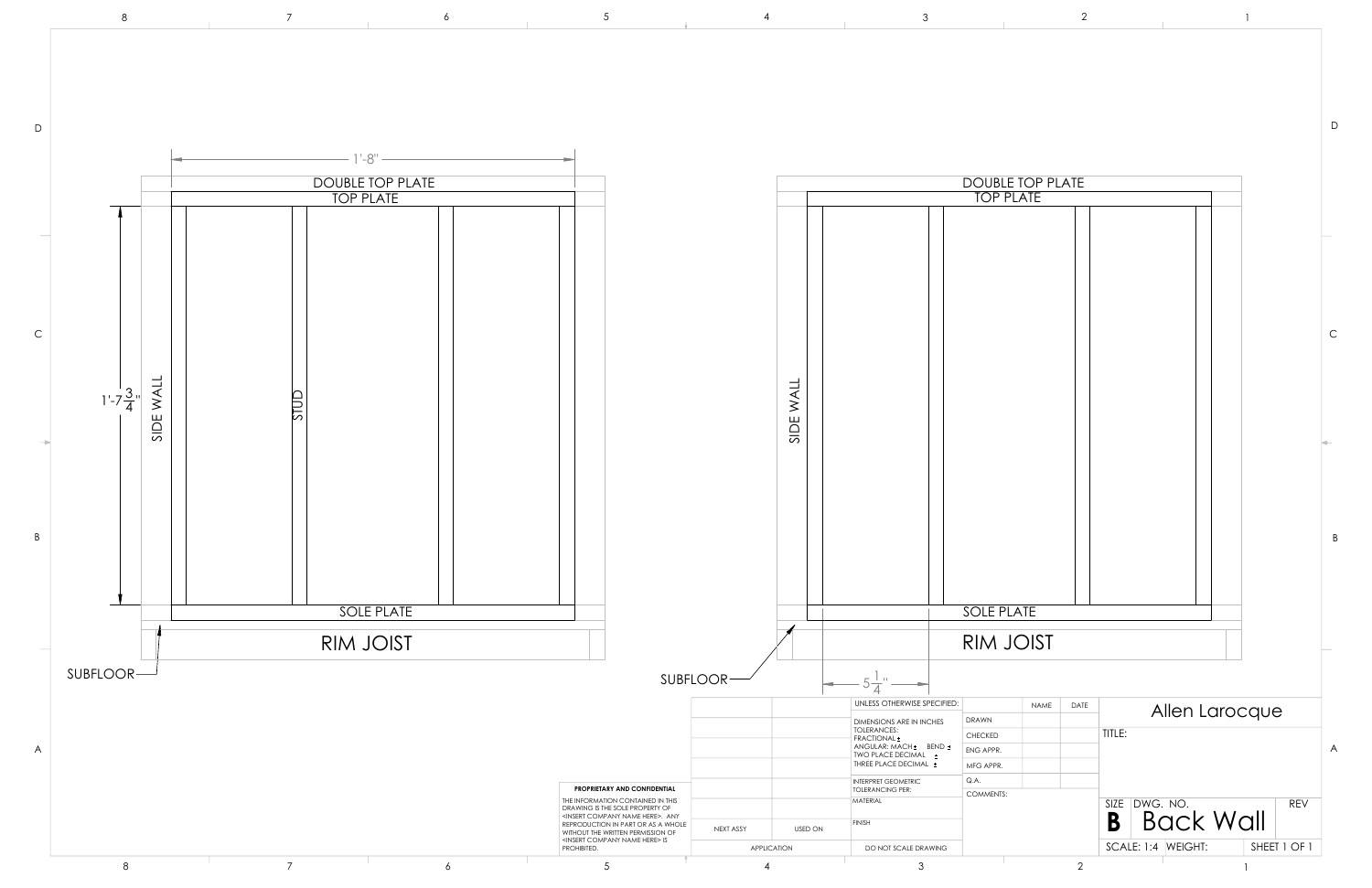D

C

B



| <b>NAME</b> | DATE |                                      |   |
|-------------|------|--------------------------------------|---|
|             |      |                                      |   |
|             |      | TITLE:                               |   |
|             |      |                                      | A |
|             |      |                                      |   |
|             |      |                                      |   |
|             |      | SIZE DWG. NO.<br><b>REV</b>          |   |
|             |      | egg door<br>B                        |   |
|             |      | SCALE: 1:4   WEIGHT:<br>SHEET 1 OF 1 |   |
|             | 2    |                                      |   |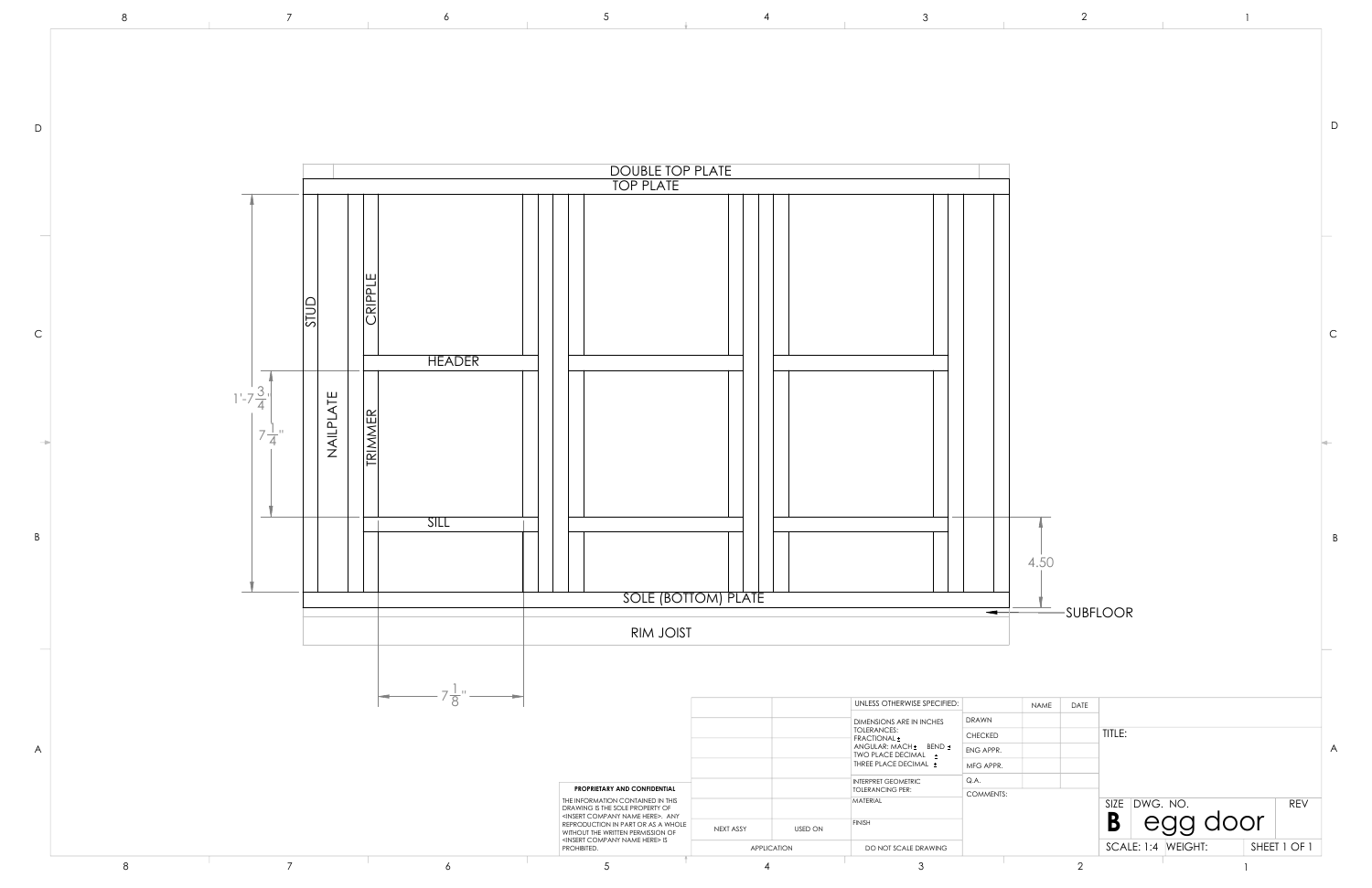D

B



| <b>NAME</b> | DATE |                                      |   |
|-------------|------|--------------------------------------|---|
|             |      | TITLE:                               |   |
|             |      |                                      | A |
|             |      | SIZE DWG. NO.<br><b>REV</b>          |   |
|             |      | Bentrance wall                       |   |
|             |      | SCALE: 1:4   WEIGHT:<br>SHEET 1 OF 1 |   |
|             | 2    |                                      |   |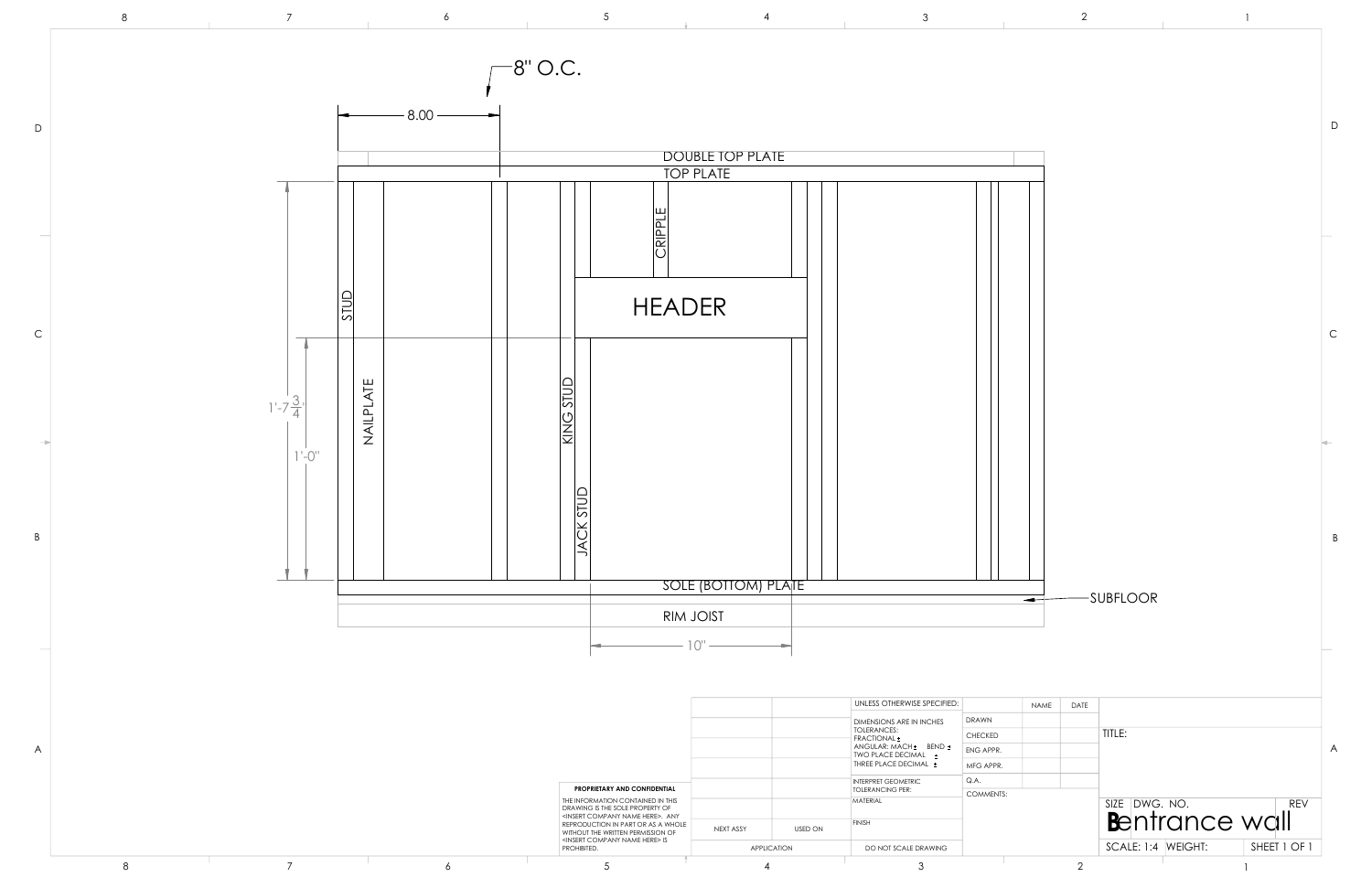1

|            |      |                      |                                                                                |                            | B |
|------------|------|----------------------|--------------------------------------------------------------------------------|----------------------------|---|
|            |      | $\frac{1}{\sqrt{2}}$ |                                                                                |                            |   |
| Ś.         | NAME | DATE                 | TITLE:                                                                         |                            |   |
| R.<br>ITS: |      |                      | SIZE DWG. NO.<br>top view <b>B</b> of nesting boxes lay<br>SCALE: 1:10 WEIGHT: | <b>REV</b><br>SHEET 1 OF 1 |   |